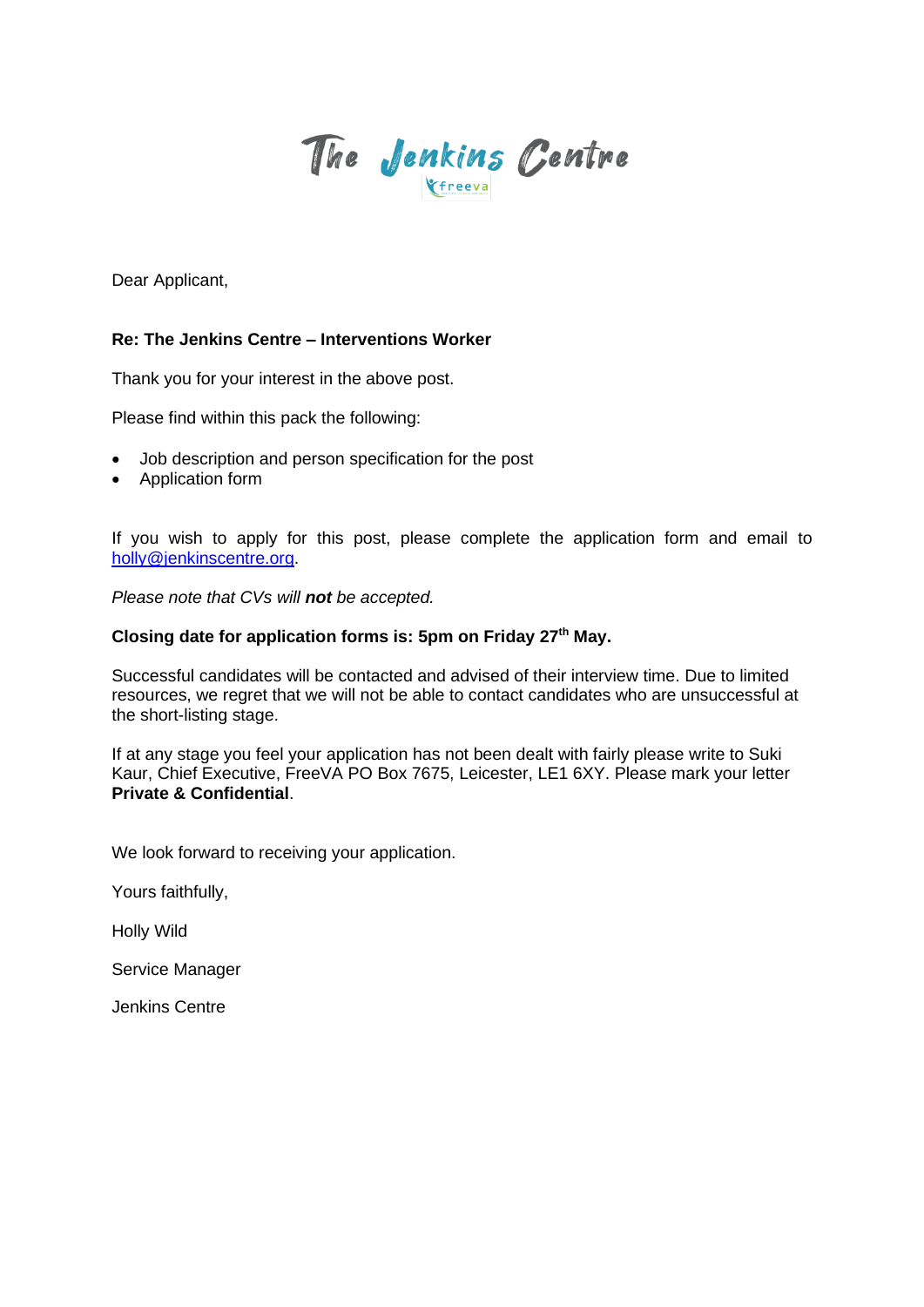## **Advice on filling in the application form**

We only interview applicants who meet the criteria for the post. We choose who to see from what you write on your application form. If you follow the advice below you will have the best chance of getting an interview.

We score your application against attributes listed in the Person Specification. So explain carefully how you meet each attribute. For example if skill in report writing is required you could show this by explaining the sort of reports you have written. (it would not be enough just to say 'I am skilled in report writing'). Put yourself in our place and think how you can help us understand the attributes you possess.

Remember we can only give you credit for what you tell us. We can only give you the extra credit due for skills or experience that are particularly relevant if you tell us enough to show that this is the case.

If there is not sufficient space on the form you may attach further information but remember credit is not given for length, only for meeting the criteria.

In listing previous experience please include all work since leaving full time education and explain any gaps in employment (for example voluntary service overseas or bringing up a family).

We may not be familiar with the type of work you have done previously so please explain carefully how it equips you for the job you have applied for.

Almost all jobs require the ability to follow written instructions and most jobs require some skill in written communication. So a form completed fully, clearly and succinctly as instructed is likely to score more highly.

### **Important Information**

- The appointment is subject to obtaining 2 satisfactory references
- Fee's will be paid monthly in arrears by bank credit transfer.
- We operate a non-smoking policy in our offices.
- Hours will be determined based on the business needs and as and when required. Intervention workers will be expected to work in the evenings for delivering group programmes up 9:30pm. Flexible home working arrangements will be considered.

## **Information for Applicants**

Please apply using the enclosed application form, a CV will not be accepted. You may continue on an extra sheet if you wish but please limit any additional information to two sides of A4 paper.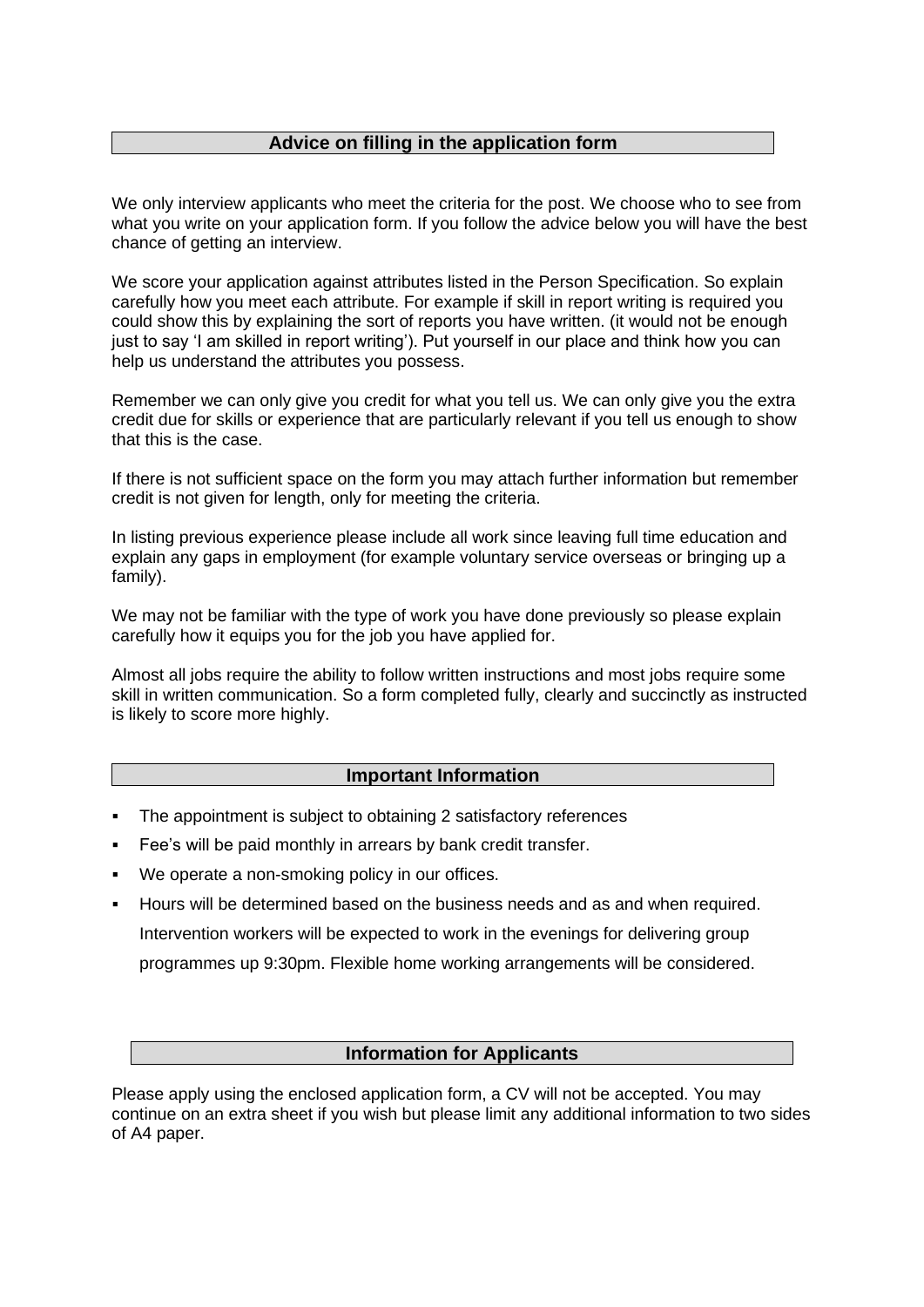Under the Asylum and Immigration Act 1996, it is a criminal offence to employ anyone who is not entitled to live and work in the United Kingdom. Successful applicants will be asked to produce proof of their entitlement to work in the UK.

Successful candidates will also be asked to provide certificates for any qualifications they hold which are relevant to the position.

Successful candidates will also be subject to Criminal Records Bureau checks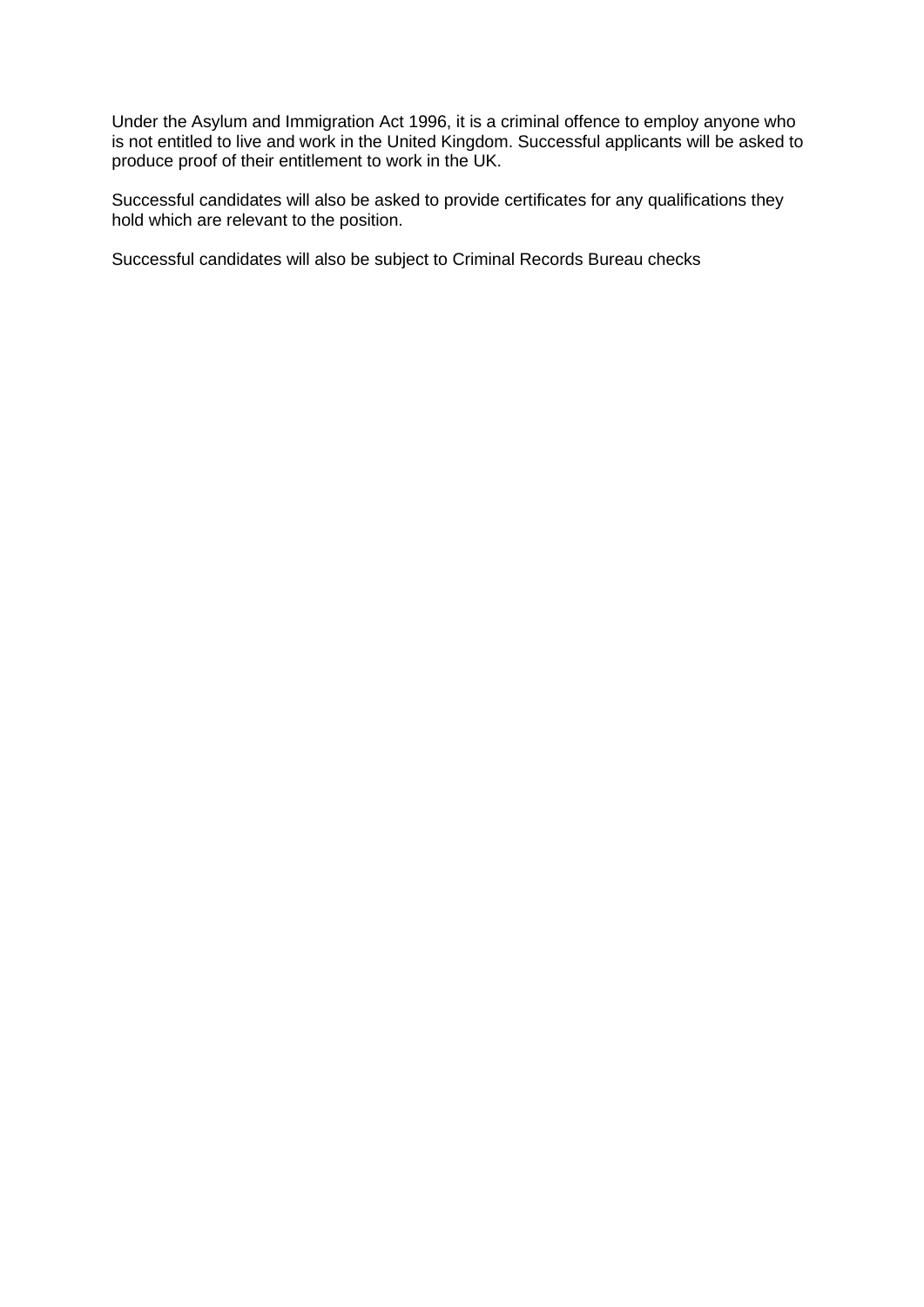## **Job Description**

| Job title:             | The Jenkins Centre – Intervention Programme Worker       |
|------------------------|----------------------------------------------------------|
| Salary:                | £24,646 per annum Pro Rata                               |
| <b>Responsible to:</b> | The Jenkins Centre – Service Manager & Treatment Manager |
| <b>Hours:</b>          | 18.5 hours per week                                      |
| <b>Contract:</b>       | 1 year maternity cover                                   |

### **Job Purpose**

To undertake individual sessions and group work with people who use intimate partner abuse in their relationships, in a way that prioritises the safety of those at risk from domestic violence. The post holder is expected to work in line with the Respect Service Standards for Domestic Violence Prevention Services.

## **Duties and Responsibilities**

#### **Client work and liaison**

- 1. To conduct violence prevention work in a way that shows an understanding of domestic violence and its effects on partners, ex-partners and children
- 2. To lead with a co-worker a structured violence prevention programme for men who have been abusive towards an (ex-)partner
- 3. To lead with co worker a structured programme relating to domestic violence and abuse, parenting, and domestic abuse awareness
- 4. To conduct appointment-based assessments with potential clients to assess their suitability for the violence prevention programme based on the Jenkins Centres aims and criteria, submitting reports to social services and other agencies as necessary
- 5. To conduct meetings with clients and other professionals as necessary
- 6. To liaise with other agencies as appropriate, attending core group and case conferences as required
- 7. To take part in casework meetings with other Jenkins Centre staff about the progress of the intervention work and to ensure that the safety of those at risk from domestic violence remains at the forefront of the Jenkins Centre's work
- 8. To implement actions agreed in casework discussions
- 9. To assist in presentations, workshops and training about the work of the Jenkins Centre
- 10. To assist in representing Jenkins Centre as required at meetings, seminars and conferences

#### **Administration**

- 1. To assist with collecting information needed for monitoring purposes
- 2. To maintain up to date information on legal, housing and welfare issues relevant to domestic violence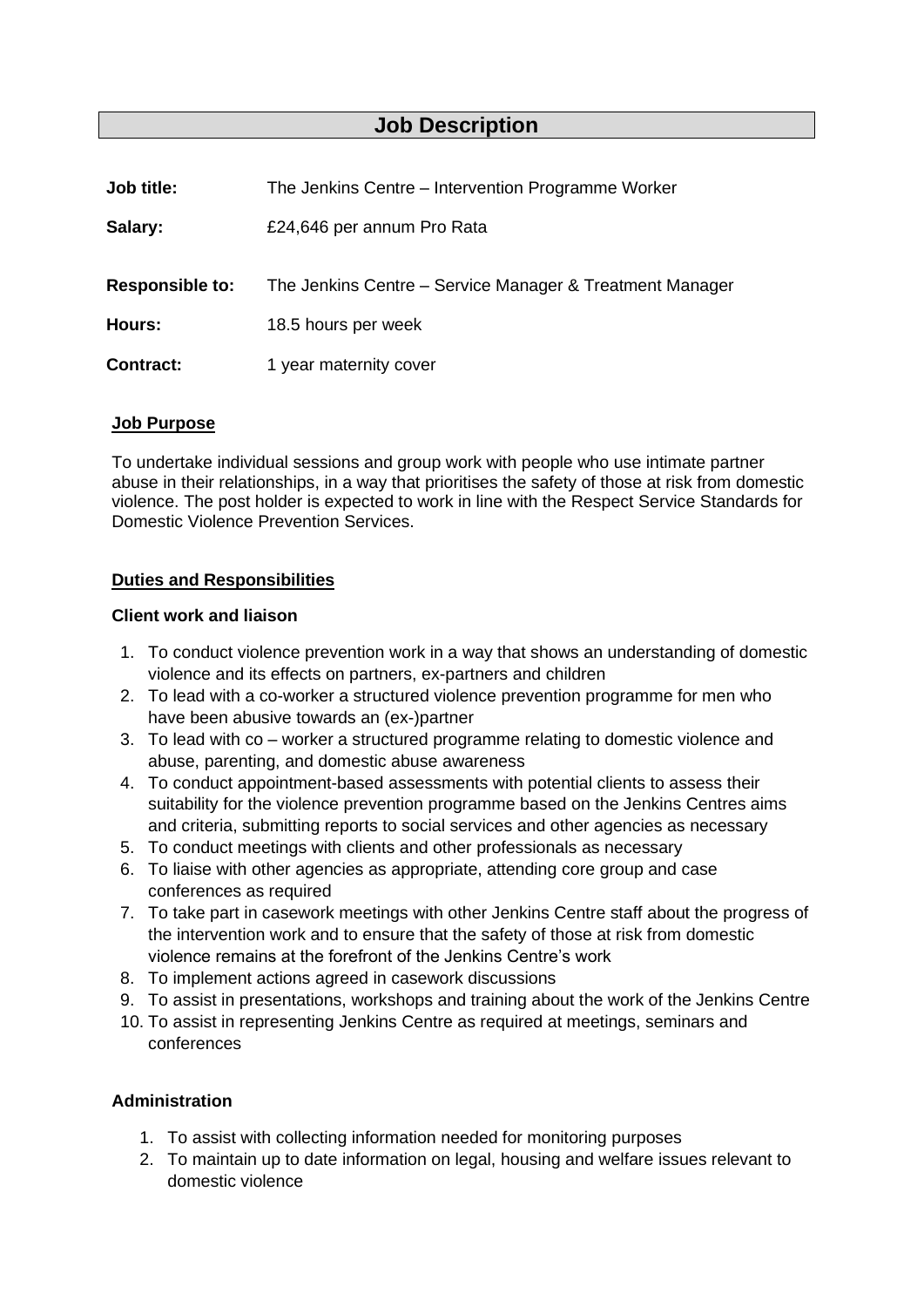- 3. To assist the Service Manager in producing statistical and other reports on work done within the Jenkins Centre to meet the requirements of commissioners and cooperating in the ongoing evaluation of the Jenkins Centre services
- 4. To maintain appropriate and GDPR compliant client records
- 5. To undertake evaluation questionnaires with women and men using the Jenkins **Centre**

## **Sessional workers and volunteers**

- 1. To provide day to day support, advice and back up to sessional workers and/or volunteers
- 2. To assist and support sessional workers/volunteers working within the Jenkins Centre
- 3. To assist in recruitment, selection and training of sessional workers/volunteers

## **Other**

- 1. To attend and contribute to weekly and monthly team meetings for both The Jenkins Centre and Freeva
- 2. To assist the wider Freeva team as required
- 3. To attend and contribute to weekly risk and case management meetings
- 4. To attend and contribute to treatment management reviews and meetings
- 5. To attend line management sessions as requested and to provide information on client work, service delivery and organisational issues to the line manager
- 6. To implement decisions agreed in line management meetings
- 7. To participate in development policy, strategies and working practices of the Jenkins Centre by attending meetings and giving feedback as appropriate to others doing this work
- 8. To actively participate in the local forums, conferences supporting the development of effective responses to domestic violence.
- 9. To assist with general cover of the Jenkins centre office
- 10. To conduct all work in a way that reflects the aims and principles of the Jenkins centre, in particular the centre's policies on anti-discriminatory practice, equal opportunities and confidentiality
- 11. To keep up to date with domestic violence issues and participate in relevant training as required
- 12. To prepare and develop training as an when required
- 13. To undertake other duties as reasonably requested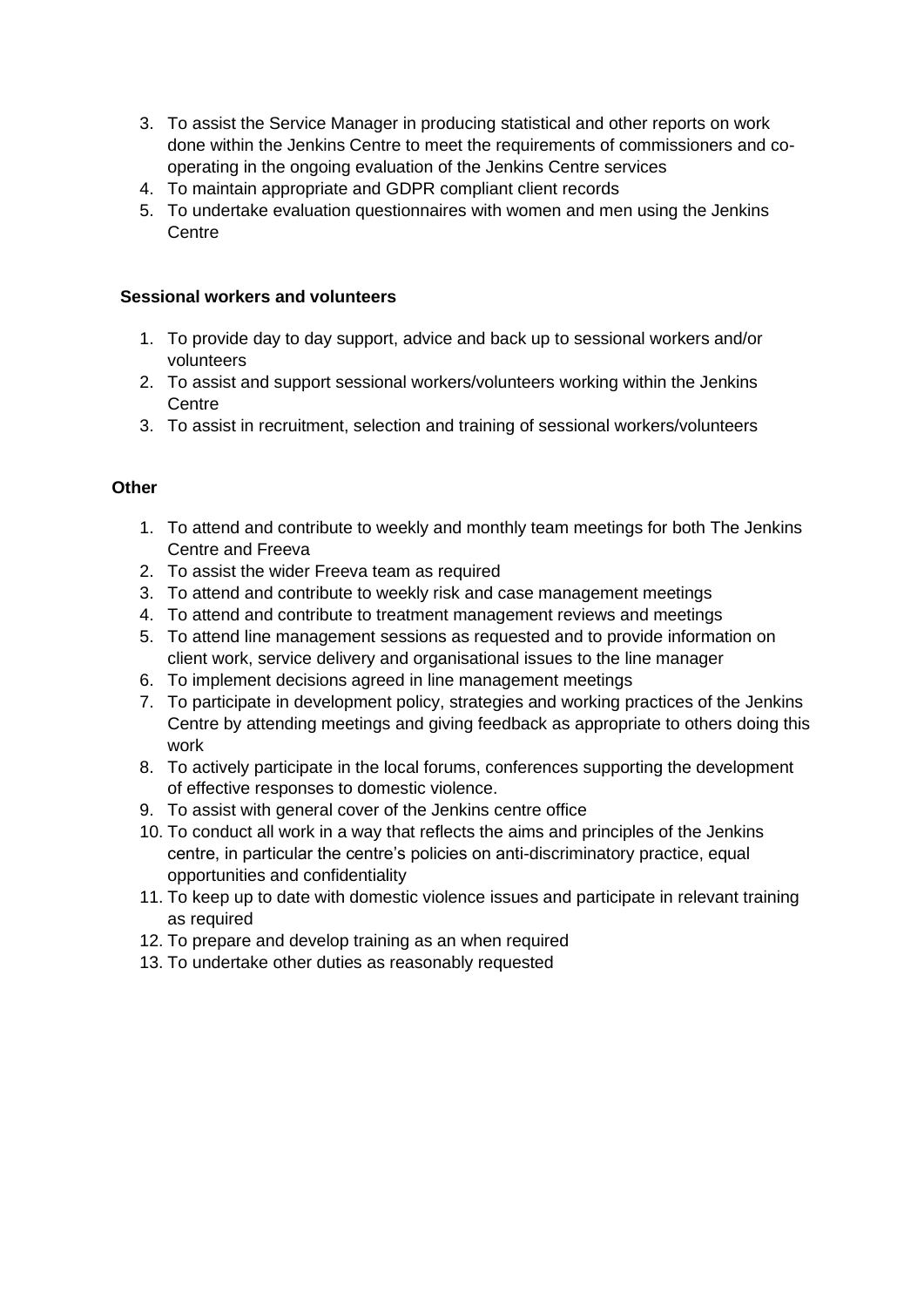## **Person Specification**

| Area                                 | <b>Criteria</b>                                                                                                                                                                                                                                                                                                                                                                                                                                                                                                                                                                                                                                                                                                                                                                                                                                                                                                                                                                                                                                                                                                                                                                                                                                                                                                                                                                     |  |  |  |
|--------------------------------------|-------------------------------------------------------------------------------------------------------------------------------------------------------------------------------------------------------------------------------------------------------------------------------------------------------------------------------------------------------------------------------------------------------------------------------------------------------------------------------------------------------------------------------------------------------------------------------------------------------------------------------------------------------------------------------------------------------------------------------------------------------------------------------------------------------------------------------------------------------------------------------------------------------------------------------------------------------------------------------------------------------------------------------------------------------------------------------------------------------------------------------------------------------------------------------------------------------------------------------------------------------------------------------------------------------------------------------------------------------------------------------------|--|--|--|
| <b>Education &amp;</b><br>training   | <b>Desirable</b><br>An honours degree or equivalent qualification (or alternatively substantial<br>relevant experience) is essential.<br>A relevant professional qualification such as CQSW, Diploma in Counselling.                                                                                                                                                                                                                                                                                                                                                                                                                                                                                                                                                                                                                                                                                                                                                                                                                                                                                                                                                                                                                                                                                                                                                                |  |  |  |
| <b>Experience</b><br>&               | <b>Essential</b>                                                                                                                                                                                                                                                                                                                                                                                                                                                                                                                                                                                                                                                                                                                                                                                                                                                                                                                                                                                                                                                                                                                                                                                                                                                                                                                                                                    |  |  |  |
| Knowledge                            | 1. An understanding of the nature of domestic violence and its effects on<br>women and children<br>2. An understanding of why some men use abusive behaviours towards<br>women in relationships and the range of models used in addressing<br>this behaviour<br>3. Experience of providing one-to-one counselling, or group work with<br>men<br>4. Experience of co-facilitating groups<br>5. Experience of working in domestic violence and abuse or child<br>protection<br>6. An understanding of the child protection system<br><b>Desirable:</b><br>1. An understanding of risk factors in perpetrators of domestic violence<br>An understanding of domestic violence in the context of women's<br>2.<br>violence towards male partners, domestic violence in same sex<br>relationships, young people's violence towards parents and so called<br>honour based violence<br>An understanding of the criminal justice system in relation to domestic<br>3.<br>violence and the other legal options available to those experiencing<br>domestic violence<br>4. Experience of working with men on the issues of violence and abuse<br>towards women<br>5. Experience of liaising with social workers and other professionals<br>from a range of statutory and voluntary agencies<br>6. Experience in a working with clients in a mental health and/ or<br>substance misuse setting. |  |  |  |
| <b>Personal</b><br><b>Attributes</b> | <b>Essential</b>                                                                                                                                                                                                                                                                                                                                                                                                                                                                                                                                                                                                                                                                                                                                                                                                                                                                                                                                                                                                                                                                                                                                                                                                                                                                                                                                                                    |  |  |  |
|                                      | 1. The ability to communicate clearly with a range of people both over<br>the telephone, online and in person, sometimes over sensitive and/or<br>complex issues<br>2. Motivated and enthusiastic<br>າ<br>Ability to operate with a bigh degree of confidentiality                                                                                                                                                                                                                                                                                                                                                                                                                                                                                                                                                                                                                                                                                                                                                                                                                                                                                                                                                                                                                                                                                                                  |  |  |  |

3. Ability to operate with a high degree of confidentiality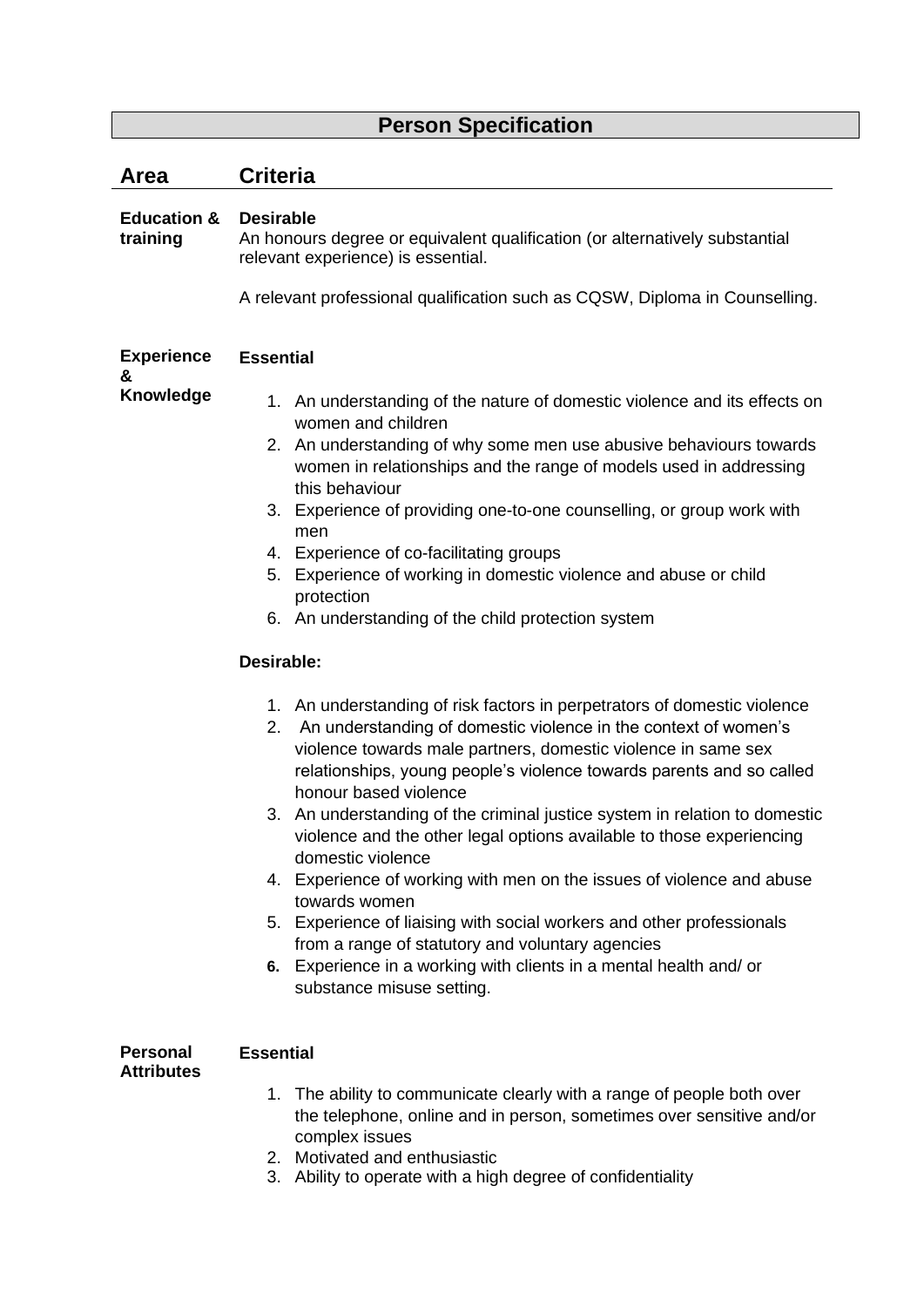- 4. Ability to work to tight deadlines and to take responsibility for meeting agreed targets
- 5. Ability to work on own initiative, to be proactive and take responsibility for workload.
- 6. Ability to work independently and as part of a team towards a common objective
- 7. Commitment to continuing professional development
- 8. Ability to recognise discrimination, in its various forms, and to take appropriate action
- 9. Willingness to work flexibly, as and when required
- 10. Excellent influencing skills
- 11. Diplomacy and strong negotiation skills
- 12. The ability to manage your own administration and to maintain effective administrative systems

### **Attitude Essential:**

- 1. Demonstrate an understanding of Anti-Discriminatory Practice in service delivery and a commitment to implementing Anti-Discriminatory Practice in relation to job responsibilities
- 2. Demonstrate an understanding of and a commitment to work in accordance with the Confidentiality and Equal Opportunities Policies
- 3. Demonstrate an understanding of and commitment to work in accordance with the objectives and principles of the Respect Service **Standard**
- 4. Demonstrate a willingness to work within an organisation which works both with perpetrators of and with victims who have experienced domestic violence
- 5. Demonstrate a willingness and ability to work flexibly including some evenings

#### **IT skills Essential**

- 1. Knowledge of and familiarity with Microsoft Office applications,
- 2. including Word, PowerPoint and Excel.
- 3. A competent user of Outlook and the Internet
- 4. Ability to use computerised monitoring systems.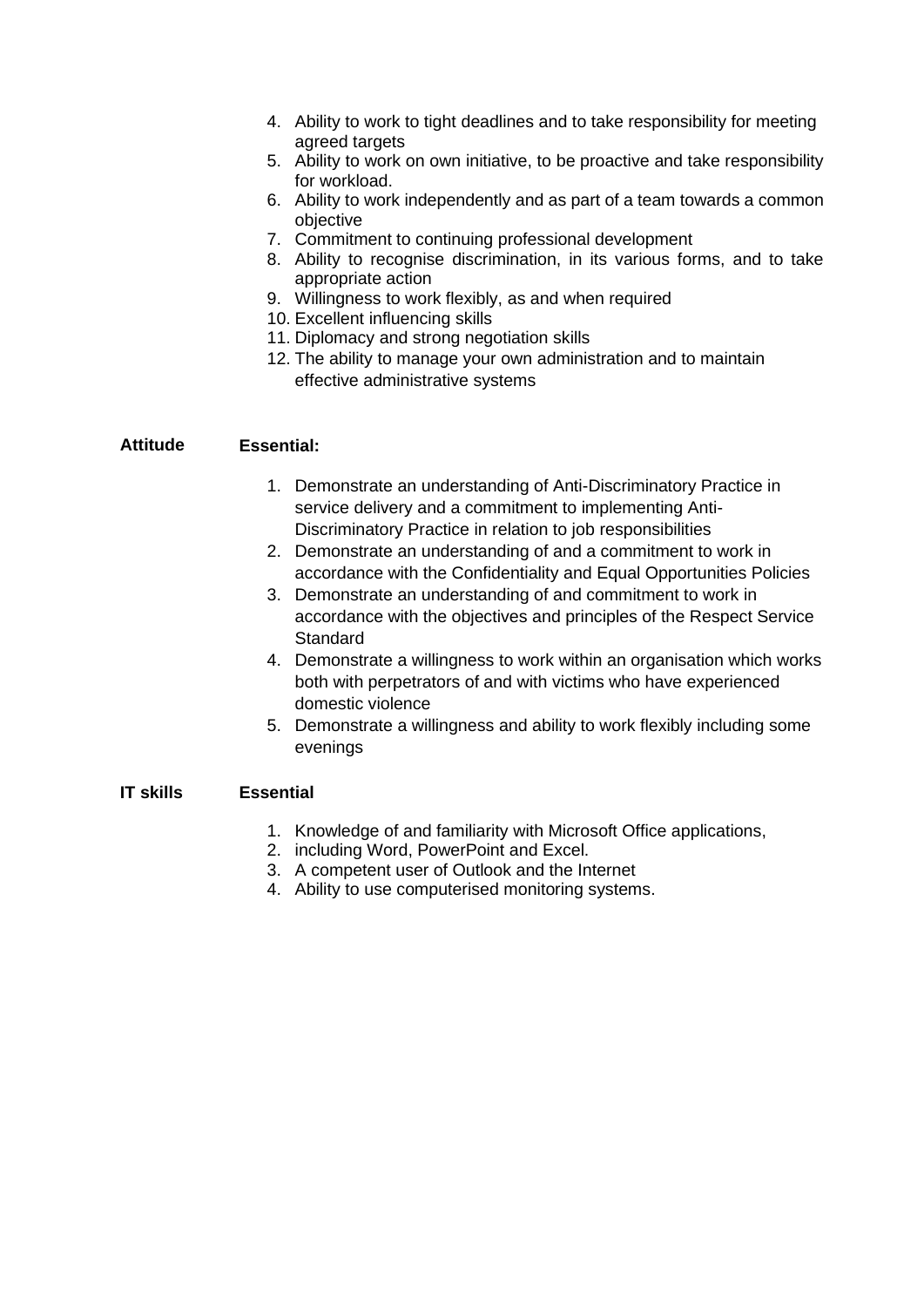

# **Job Application Form**

Please note this form should be completed in black ink (block capitals) or type. Additional sheets may be attached wherever necessary. You are invited to submit an electronic copy or a paper copy of this application form before the deadline stated.

#### **1. Details of post**

Post applied for: Jenkins Centre –Intervention Programme Worker – Part time maternity cover

Closing date: 27<sup>th</sup> May 2022

Where did you see this post advertised?

| 2. Personal details                     |                            |
|-----------------------------------------|----------------------------|
| Surname:                                | Other names:               |
| Address:                                | Telephone numbers:         |
|                                         | Business:                  |
|                                         | Home:                      |
|                                         | Mobile:                    |
|                                         |                            |
| Post code:                              | National Insurance Number: |
| Do you need a permit to work in the UK? |                            |

| 3. Current employment               |                       |
|-------------------------------------|-----------------------|
| Name of employer:                   |                       |
| Address:                            |                       |
|                                     |                       |
|                                     |                       |
|                                     |                       |
| Job title:                          | Present grade/salary: |
| Date of appointment:                | Notice required:      |
| Summary of duties/responsibilities: |                       |

Dates of Interviews are yet to be confirmed.

Please include details of any support/access needs that you may have at interview. This information is requested now only to ensure that we can make appropriate arrangements if you are selected for interview.

**4. References**

Details of two referees are required; one of which should be from your present or last employer. References will only be taken up for applicants selected for interview and you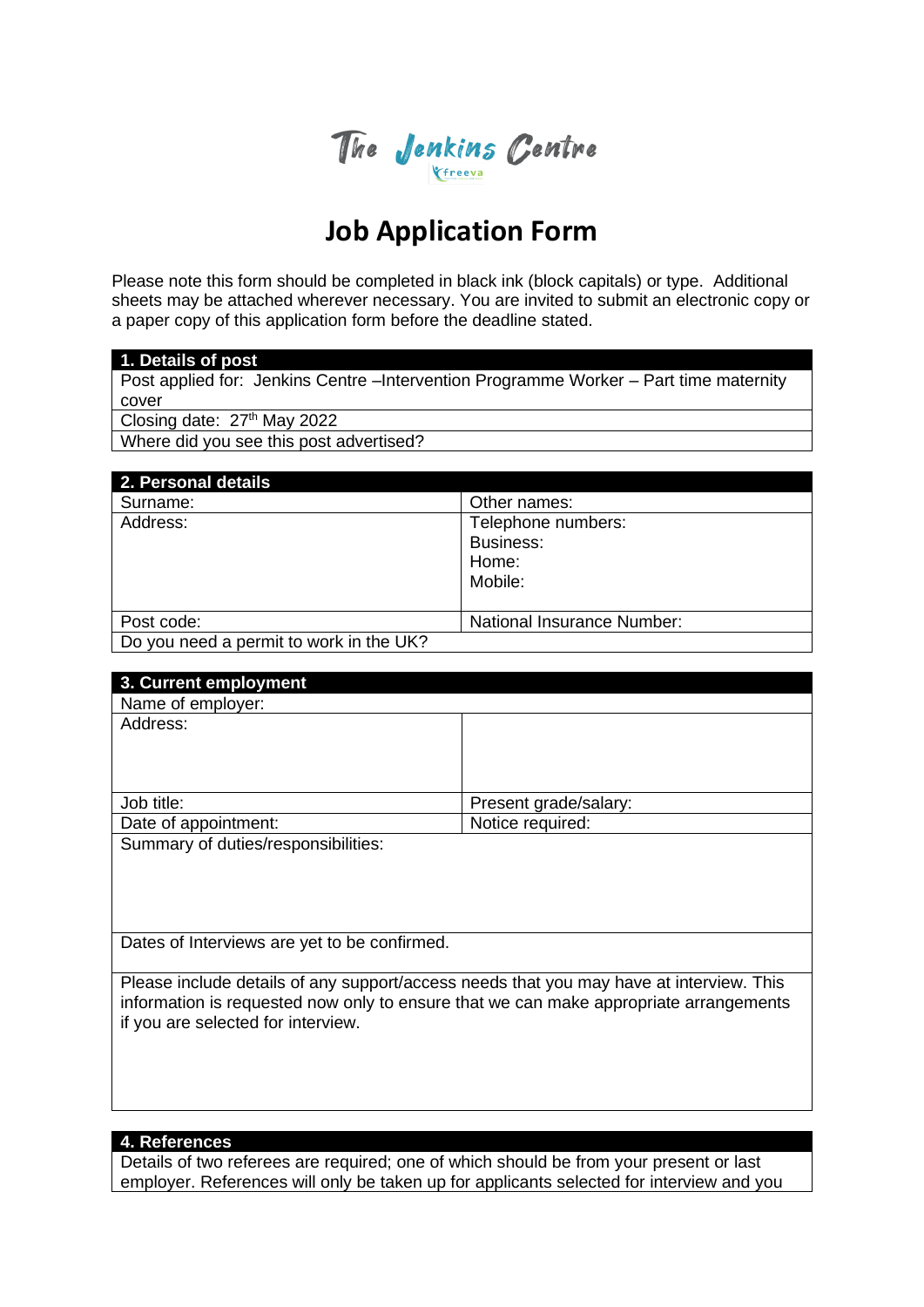should ensure your references are in a position to respond promptly. Please indicate below if you would like us to inform you before taking up either reference. Please note that no offer of employment will be made without prior receipt of satisfactory references.

| Name:                                      |
|--------------------------------------------|
| Address:                                   |
|                                            |
|                                            |
|                                            |
|                                            |
|                                            |
| Telephone no:                              |
| Email address:                             |
| Title/position:                            |
| Relationship to applicant:                 |
| Notification prior to taking up reference: |
| (please tick here if required)             |
|                                            |

| 5. Education, qualifications and training - please list most recent qualification first. |                                                                                         |               |  |
|------------------------------------------------------------------------------------------|-----------------------------------------------------------------------------------------|---------------|--|
|                                                                                          | Please list all qualifications you have which may be relevant to this post. You will be |               |  |
| required to provide evidence of any qualifications at interview.                         |                                                                                         |               |  |
|                                                                                          |                                                                                         |               |  |
| Qualifications gained/                                                                   | School, College, University,                                                            | Date achieved |  |
| examinations passed/ grades                                                              | Organising/Professional Body,                                                           |               |  |
|                                                                                          |                                                                                         |               |  |
|                                                                                          |                                                                                         |               |  |
|                                                                                          |                                                                                         |               |  |
|                                                                                          |                                                                                         |               |  |
|                                                                                          |                                                                                         |               |  |
|                                                                                          |                                                                                         |               |  |
|                                                                                          |                                                                                         |               |  |
|                                                                                          |                                                                                         |               |  |
|                                                                                          |                                                                                         |               |  |
|                                                                                          |                                                                                         |               |  |
|                                                                                          |                                                                                         |               |  |
|                                                                                          |                                                                                         |               |  |
|                                                                                          |                                                                                         |               |  |
|                                                                                          |                                                                                         |               |  |
|                                                                                          |                                                                                         |               |  |
|                                                                                          |                                                                                         |               |  |
|                                                                                          |                                                                                         |               |  |
|                                                                                          |                                                                                         |               |  |
|                                                                                          |                                                                                         |               |  |
|                                                                                          |                                                                                         |               |  |
|                                                                                          |                                                                                         |               |  |
|                                                                                          |                                                                                         |               |  |

| 6. Employment history – please list most recent post first. |          |        |               |         |                    |
|-------------------------------------------------------------|----------|--------|---------------|---------|--------------------|
| Post title                                                  | Employer | Salary | Date employed |         | Reason for leaving |
|                                                             |          |        | From          | To      |                    |
|                                                             |          |        | (mm/yy)       | (mm/yy) |                    |
|                                                             |          |        |               |         |                    |
|                                                             |          |        |               |         |                    |
|                                                             |          |        |               |         |                    |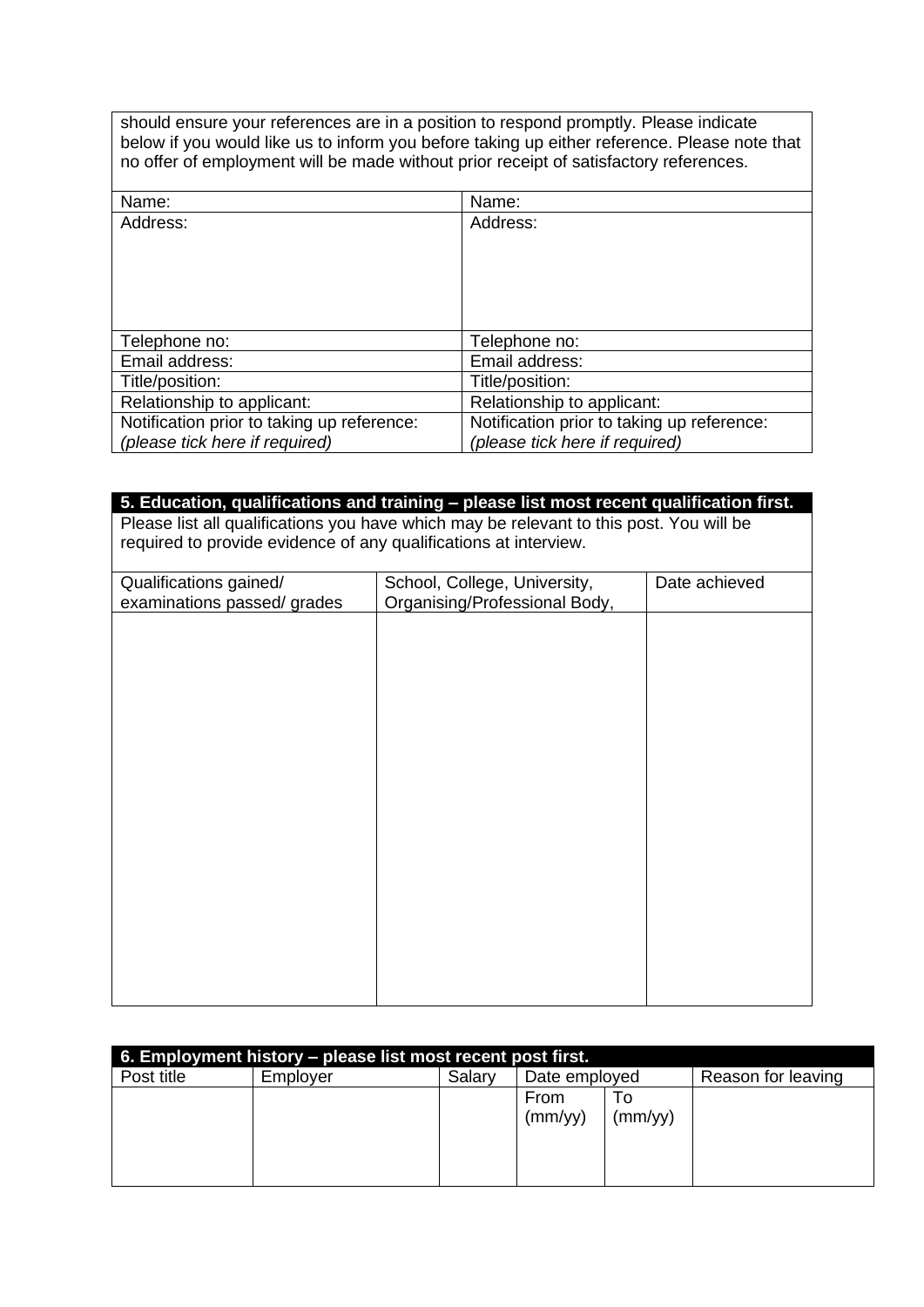## **7. Personal Statement**

Please write a personal statement of *not more than 2 pages* of A4 (in minimum of Arial pt 11 font) which covers:

- Why you are interested in this job
- Your experience, knowledge, skills, abilities and attitude in relation to the person specification

Short-listing for this post will be based on how well you match the qualities in the person specification. Therefore we suggest that you use the points in the person specification as headings and give *specific examples* to demonstrate how you fulfil each of the items of the person specification. (NB It is insufficient simply to repeat what it says in the person specification).

If you do not follow these instructions your application will not be short-listed.